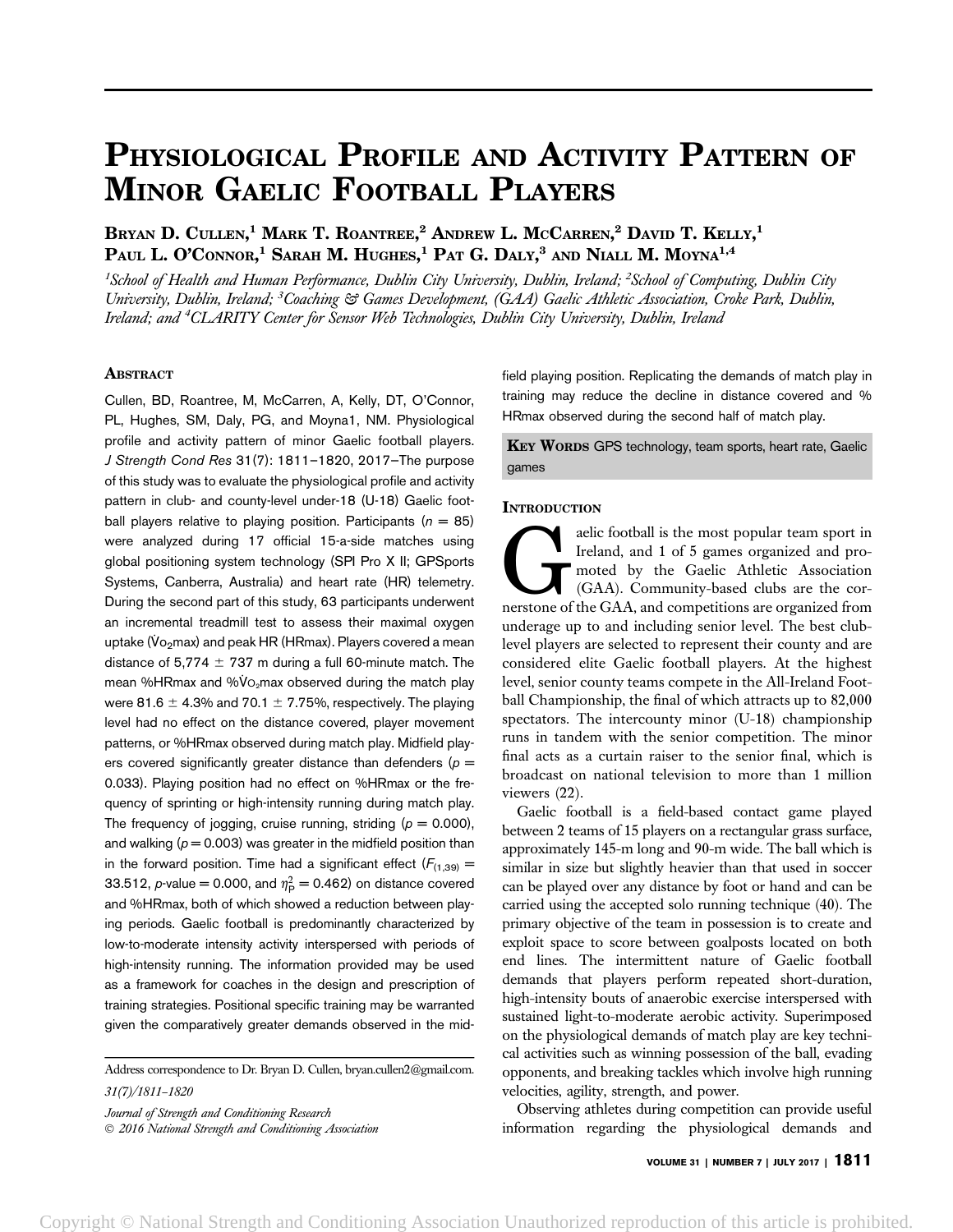activity pattern during match play. However, the complex and irregular nature of field-based sports are incompatible with traditional methods of studying exercise in laboratory conditions (18). The quantitative measurement of player movement patterns has been greatly improved by advances in time motion analysis (43). Originally developed as a military tool, global positioning system (GPS) has become increasingly popular among sport scientists as a method of tracking movement patterns in many field-based team sports (1,8,15,25,47). Modern GPS devices are portable, robust, and lightweight, making them particularly suited to field-based sports (3). Early GPS models with low sample rates were susceptible to considerable error during high-intensity activity  $(>20 \cdot km \cdot h^{-1})$ , particularly on nonlinear paths (13,23,45,48,49). However, recent studies have demonstrated that the level of measurement error during high-intensity activity may be reduced through the use of GPS devices with a sample rate of  $\geq$ 5 Hz (12,29,37,46).

Obtaining physiological data in a competitive environment is limited by the rules and regulations of competition (26). Modern GPS devices are compatible with heart rate (HR) monitoring technology, facilitating the collection of locomotive and HR data simultaneously. In addition, the linear relationship between HR and oxygen consumption  $(\%VO_2)$  measured during an incremental treadmill test in a laboratory setting allows the use of HR data to estimate the oxygen uptake during match play (19,20).

Despite the widespread adoption of GPS technology in team sports, surprisingly few studies have been published on the physiological demands and activity profiles during Gaelic football matches (21,30,32,36,42) and only 1 study has involved players  $\leq 18$  years (39). Reilly et al. (39) evaluated the physiological demands and activity patterns during match play in youth (U-15) Gaelic football players. The study found that players performed at an intensity equating to 85% of HR maximum (HRmax) and covered an average distance of  $5,732 \pm 1,047$  m during 60-minute competitive matches. There was a significant reduction in distance covered between the first and second minute 30-minute period of match play. A reduction in high-intensity activity between the first and third quarter and between the first and final quarter of match play was also reported.

The purpose of this study was to describe the movement patterns, HR response, and estimated oxygen uptake during match play in club- and county-level U-18 male Gaelic football players. A secondary aim was to compare the physiological demands and activity patterns relative to playing position and playing period. It was hypothesized that the total distance covered and overall physiological demands would be the greatest in the midfield position and that defenders and forward players would perform a greater amount of high-intensity running than midfield players. In addition, there would be a reduction in the total distance covered, frequency of high-intensity running bouts, and physiological responses between the first and second halves.

# **METHODS**

#### Experimental Approach to the Problem

An observational design was used to evaluate the physiological response and activity pattern of U-18 Gaelic football players during match play. Participants were members of club- and county-level Gaelic football teams. The club-level players represented the best U-18 Gaelic football players in their respective communities. The county players are a selection of the finest club players in their respective counties. Included in the county teams that participated in



this study are the 2012 provincial and All-Ireland football champions. This study involved (a) evaluating HR response and player movement patterns during match play and (b) a laboratory-based maximal aerobic capacity assessment ( $Vo_2$ max). To compare the movement patterns and physiological demand during match play relative to playing positions, players were categorized as defenders  $(n = 36)$ , midfield  $(n = 13)$ , and forward  $(n = 36)$ players (Figure 1). Data were collected during the competition phase of the season.

#### **Subjects**

A total of 85 U-18 Gaelic football players (17.57  $\pm$  0.53 yrs.)

**1812** Journal of Strength and Conditioning Research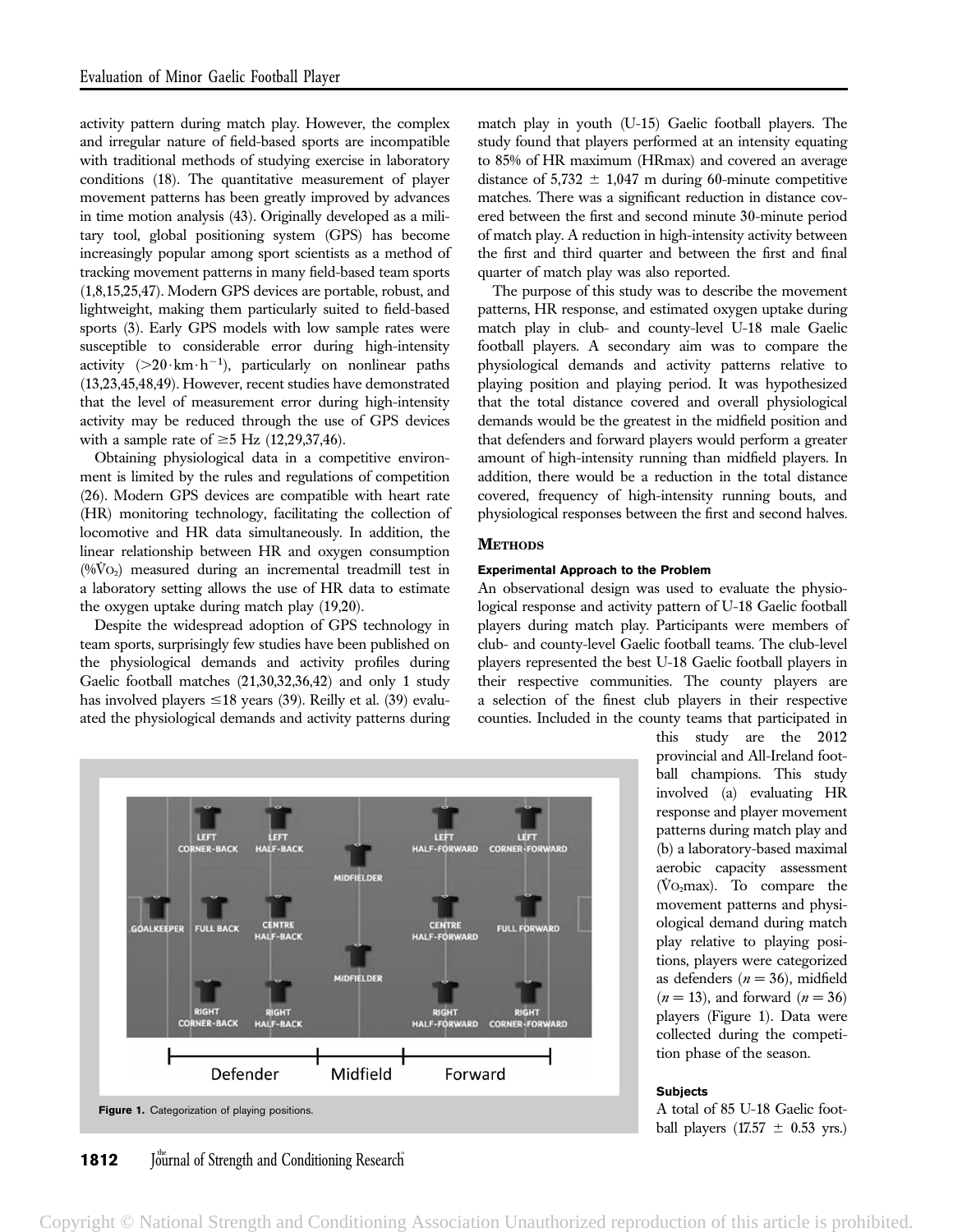

representing 6 different teams (3 club level and 3 county level) were monitored during 17 competitive games (8 club level and 9 county level) in this study. Participants trained on average twice per week and played a competitive game most weekends. Each participant had a minimum of 2 years' playing experience. Participants were provided with a plain language statement outlining the nature and demands of the study as well as the inherent risks. Written informed consent was obtained from each participant and their parents before participation. The experimental procedures were approved by a University Research Ethics Committee. Participants were advised that they could withdraw from the study at any time.

# Procedures

All matches were played on a standard adult pitch (130– 145 m  $\times$  80–90 m) and consisted of two 30-minute periods with a 10-minute half-time interval. Thirty minutes before the start of each game, 10 outfield players were fitted with a portable 10-Hz GPS device (SPI Pro X II, weight 76 g; size  $48 \times 20 \times 87$  mm; GPSports Systems Ltd., Canberra, Australia) in the upper thoracic region. A HR telemetry system (Polar Team Pro, Polar Precision Performance SW 3.0; Polar Electro, Kempele, Finland) was placed around the chest. The GPS device was supported in a purpose built harness worn by the player underneath his playing kit. Player selection was rotated in an attempt to limit bias from individual responses. No instruction was provided to players outside their normal tactical cues.

The playing number of each participant and unit number of each device were manually recorded for identification purposes. To ensure that data collection was strictly limited to match activities, the GPS system was synced with an electronic mobile device (iPhone 4GS; Apple, Inc., San Francisco, CA, USA) that was used to manually record the exact start and end times of the first and second period of play. The exact times of all tactical or injury enforced substitutions were also manually recorded. Data were later downloaded from each GPS unit to a personal laptop computer (Intel i7; Intel, Santa Clara, CA, USA). Analysis was undertaken using a specifically designed computer software analysis program (Java 1.6; Sun Microsystems, Santa Clara, CA, USA).

Of the 85 participants, 63 made a single visit to the Human Performance Laboratory. The remaining 22 participants were unable to attend due to injury or personal circumstances. Anthropometric measurements were taken and maximal oxygen uptake was directly assessed for each participant using open circuit spirometry during an incremental treadmill test. HR data were stored on a receiver that was attached to an elastic strap and placed around the participant's chest. Testing took place mid-week during a 2-hour period between the hours of 16:00 and 20:00. Participants were requested to abstain from strenuous physical activity for at least 24 hours and fast for 3 hours before testing. Participants wore loose sports clothing and appropriate footwear, and were permitted to drink water ad libitum before testing.

## Anthropometry

Height was measured to the nearest centimeter using a portable stadiometer (model 707 balance scales; Seca GmbH, Hamburg, Germany). Body mass was obtained to the nearest 0.1 kg using a calibrated scale (model 707 balance scales). Footwear was removed before both measurements. The body mass index was calculated as body mass in kilograms divided by squared body height in meters. Harpenden skin fold calipers (Baty International Ltd., West Sussex, United Kingdom) were used to measure doublethickness subcutaneous adipose tissue on the right side of the body. The following anatomical sites were measured: triceps, pectoralis, subscapular, abdomen, midaxillary, suprailiac, and thigh. Measurements were taken following the guidelines outlined by the International Society for the Advancement of Kinathropometry (27). Body density was calculated using the Jackson and Pollock equation (28) and body fat was determined using the Siri equation (42).

#### Cardiorespiratory Assessment

Maximal oxygen uptake  $(\rm\ddot{V}o_2max)$  was assessed on an automated treadmill (Woodway ELG55) using an incremental protocol. The protocol consisted of initial  $4 \times 4$ -minute stages. The initial treadmill velocity was set at  $6.0 \cdot km \cdot h^{-1}$  and was increased by  $2.0 \cdot \text{km} \cdot \text{h}^{-1}$  at the end of each stage. Treadmill velocity remained constant after the fourth stage, and the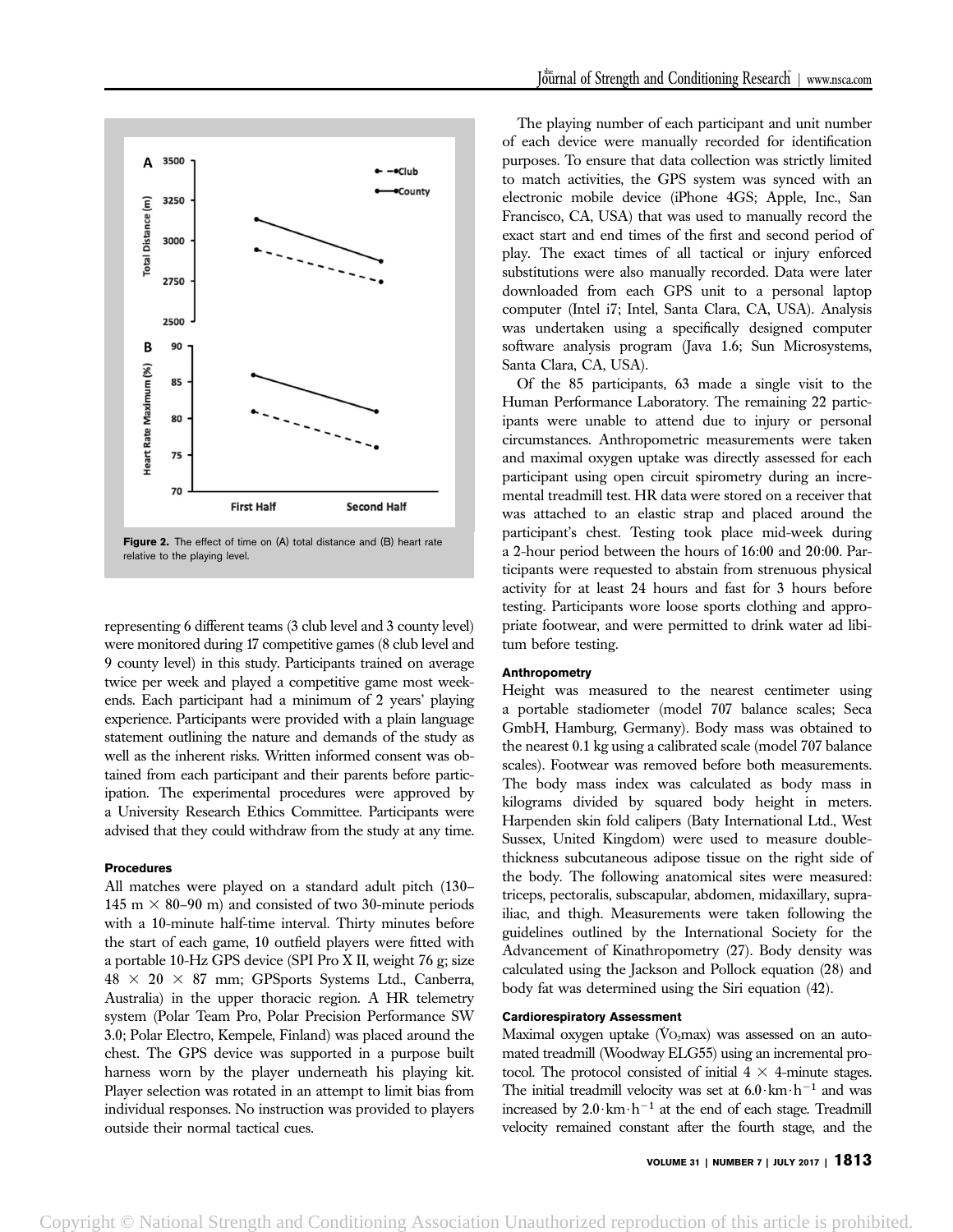

Figure 3. The effect of time on (A) total distance and (B) heart rate relative to the playing position.

treadmill gradient was increased by 2% in the initial minute after the fourth stage and at 2-minute intervals thereafter, until volitional exhaustion. Expiratory gases were measured using a Sensormedics Vmax 229 Metabolic System (Sensormedics Corp., Yorba Linda, CA, USA), and the HR was continually measured using a wireless telemetry system (Polar Team Pro, Polar Precision Performance SW 3.0). V $O_2$ max was determined by averaging the 3 highest consecutive 20-second values. HRmax was considered the peak HR value measured during testing.

## Match Analysis

Heart Rate During Match Play. Heart rate was continuously measured with a sampling frequency of 5 seconds using a wireless team system (Polar Team Pro, Polar Precision Performance SW 3.0). The data were transferred to a personal laptop computer for analysis. Oxygen uptake during each game was estimated for each subject using the individual linear regression equation between HR and  $V_{\text{O}_2}$ obtained during the incremental treadmill test.

Activity Categories. Player movements were categorized as walking  $(0-6 \cdot km \cdot h^{-1})$ , jogging  $(6-12 \cdot km \cdot h^{-1})$ , cruise running  $(12-14 \cdot km \cdot h^{-1})$ , striding  $(14-18 \cdot km \cdot h^{-1})$ , highintensity running  $(18-20 \cdot \text{km} \cdot \text{h}^{-1})$ , and sprinting  $(\geq 20 \cdot \text{km} \cdot \text{h}^{-1})$ . The speed thresholds for each category are similar to that reported by Cunniffe et al. (15). Entry into a speed zone was recognized and recorded when a player maintained the relevant running velocity for  $\geq 2$  seconds. The frequency, duration, and distance covered in each speed zone were evaluated.

## Statistical Analyses

Data were analyzed using SPSS (IBM SPSS Statistics v21). Descriptive statistics (mean  $\pm$  SD) was calculated for all data. A multivariate analysis of variance was conducted using the multivariate general linearized model (GLM) to examine the effect of the level and position on distance and HR during match play. Estimated oxygen uptake was highly correlated with HR (Pearson's correlation coefficient = 0.49,  $p = 0.001$  and therefore excluded from analysis. Data were tested for normality and homogeneity using the Shapiro-Wilk's statistic and Box's test of equality of covariance matrices, respectively. All assumptions were met for the analysis of distance and HR as the dependent variables. A GLM was therefore conducted with level and position as the between-subject effects and with time (first and second half) as the within-subject effect. The measurements between the first and second half of match play were treated as repeated measures. Significance was set at  $\alpha = 0.05$  using a Bonferroni correction factor in SPSS  $(0.05/6 = 0.0083)$ . A further analysis was conducted on the contribution to distance covered by the various movement types with regard to the level and position variables. Each of these movement types was treated as a dependent variable, with position, level, and the interaction between level and position as the main factor levels. Initial analysis using a Shapiro-Wilk's test revealed considerable nonnormality of the dependent variables, a number of which were also significantly correlated. For example, the distance covered per bout of jogging and stride running (Pearson's correlation = 0.437,  $p = 0.002$ ) and between jogging and cruise running (Pearson's correlation = 0.377,  $p = 0.009$ ) were both significantly correlated. The researchers therefore felt it prudent not to use a multivariate analysis of variance/GLM analysis due considerable violations of the theoretical assumptions that underpin each model. As the count of each movement types was available, a repeated measures GLM analysis with a Poisson link function was deemed appropriate. Each movement type was analyzed against level, position, and the interaction between position and level. Parameter estimates for level (club vs. county) and position (defender vs. forward; defender vs. midfield; midfield vs. forward) were estimated. This gave a pairwise comparison of the independent variables for each movement type. The significance level was set at  $\alpha = 0.05$ using a Bonferroni correction factor in SPSS  $(0.05/6 =$ 0.0083) on the number of occasions that each movement type occurred.

# **RESULTS**

On average, players covered  $5,774 \pm 737$  m and performed at 81.6  $\pm$  4.3% HRmax/70.1  $\pm$  7.75% V<sub>O2</sub>max during 60minute competitive match play. The multivariate results using Philai's Trace, Wilks  $\lambda$ , Hoteling's Trace, and Roy's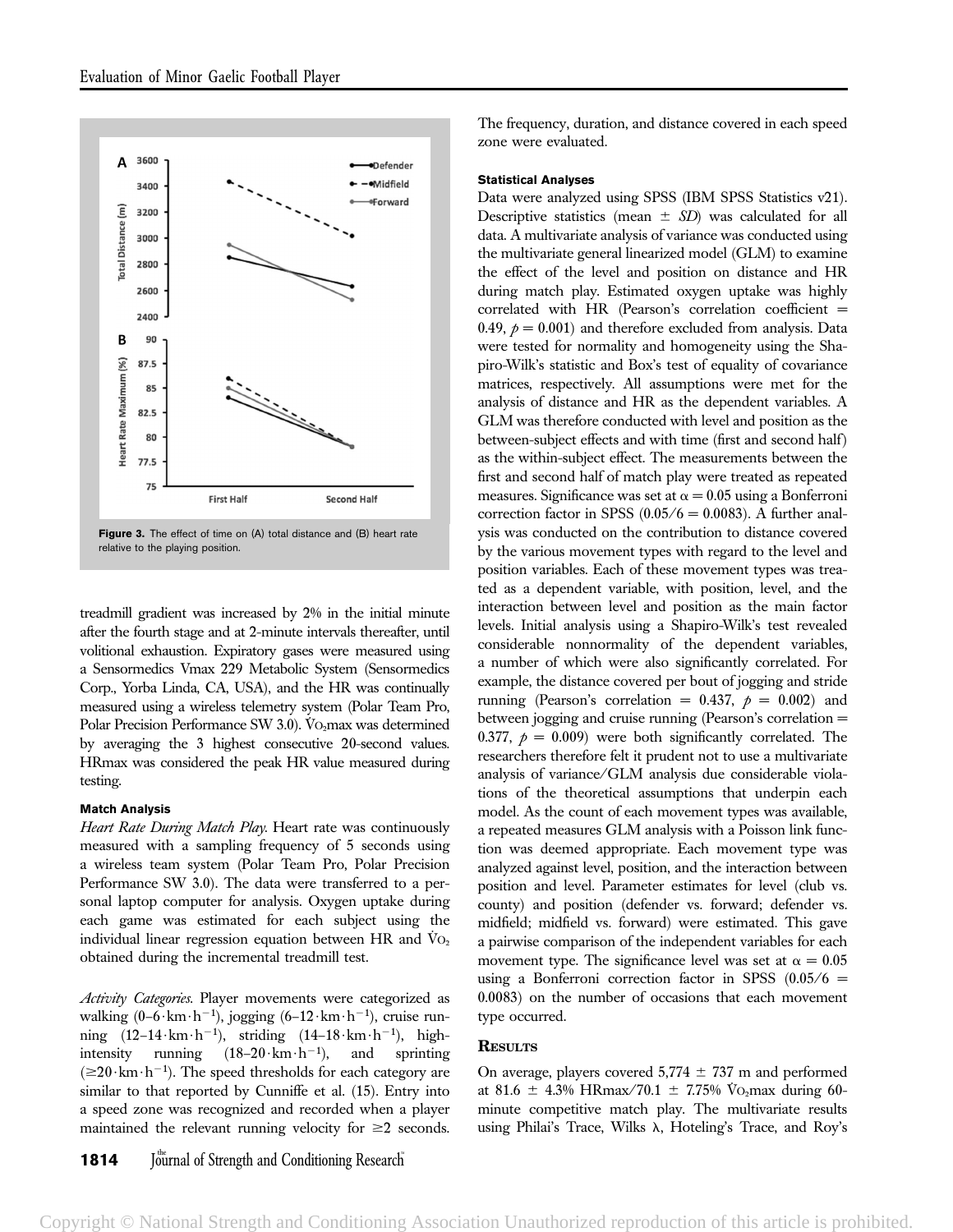

largest root demonstrated that time had a significant effect  $F_{(1,39)} = 33.512$ , p-value = 0.000, and partial eta squared  $(\eta_P^2)$  $= 0.462$  on distance and HR (Figures 2 and 3). There were no significant interaction effects between time and the level,  $F_{(1,39)} = 0.592$ , *p*-value = 0.446,  $\eta_{\rm P}^2 = 0.015$  or position,  $F_{(2,39)}$  $= 0.017$ ,  $p$ -value  $= 0.983$ ,  $\eta_{\rm P}^2 = 0.001$ , variables. The 3-way interaction between time, level, and position was also insignificant,  $F_{(2,39)} = 0.324$ ,  $p$ -value = 0.725,  $\eta_{\rm P}^2 = 0.016$ .

On examination of the between-subjects effects of level, position, and interaction between level and position, there was a significant main effect for position  $F_{(2,39)} = 3.5321$ , p-value = 0.039;  $\eta_{\rm P}^2 = 0.153$ . The level variable  $(F_{(1,39)} = 2.574, p = 0.117,$  $\eta_{\rm P}^2 = 0.062$ ) and the interaction between the level and position variables ( $F_{(2,39)} = 0.197$ ,  $p = 0.822$ ,  $\eta_{\rm P}^2 = 0.010$ ) were insignificant. Univariate post hoc analysis revealed that midfield players covered significantly  $(p = 0.033$  adjusted for a Bonferroni correction factor [3 pairwise comparisons], least significant difference  $p$ -value = 0.011) greater distance than defenders during match play (Figure 4).

Table 1 outlines the mean frequency, duration, and distance covered of each movement category during each half of play during a full 60-minute match. Players performed on average, 491 discrete events from walking to sprinting during match play. Low-intensity activity represented 92% of total playing time, consisting of standing (10%), walking (67%), and jogging (15%). Moderate-intensity activity represented 6% of playing time, consisting of cruise running (2%) and striding activity (4%). Only 2% of total playing time involved high-intensity running (0.5%) and sprinting (1.5%) (Figure 5). The repeated measures GLM analysis with a Poisson link function on the frequency of each movement category revealed that midfield players perform a significantly greater amount of jogging, cruise running, striding ( $p = 0.000$ ), and walking ( $p = 0.003$ ) than forward players (Table 2).

Anthropometric measurements and  $\dot{V}_{\text{O}_2}$  max values relative to playing position are outlined in Table 3.

# **DISCUSSION**

This is the first study to evaluate the physiological demand and movement patterns during match play in club- or county-level U-18 Gaelic football players. Interestingly, playing level had no effect on total distance, player movement patterns, or HR response observed during match play, indicating that technical ability rather than physical fitness is likely to distinguish between U-18 cluband county-level players. Having said this, an understanding of the physiological demands and movement patterns during match play will aid coaches in the development of sport-specific training strategies for young players.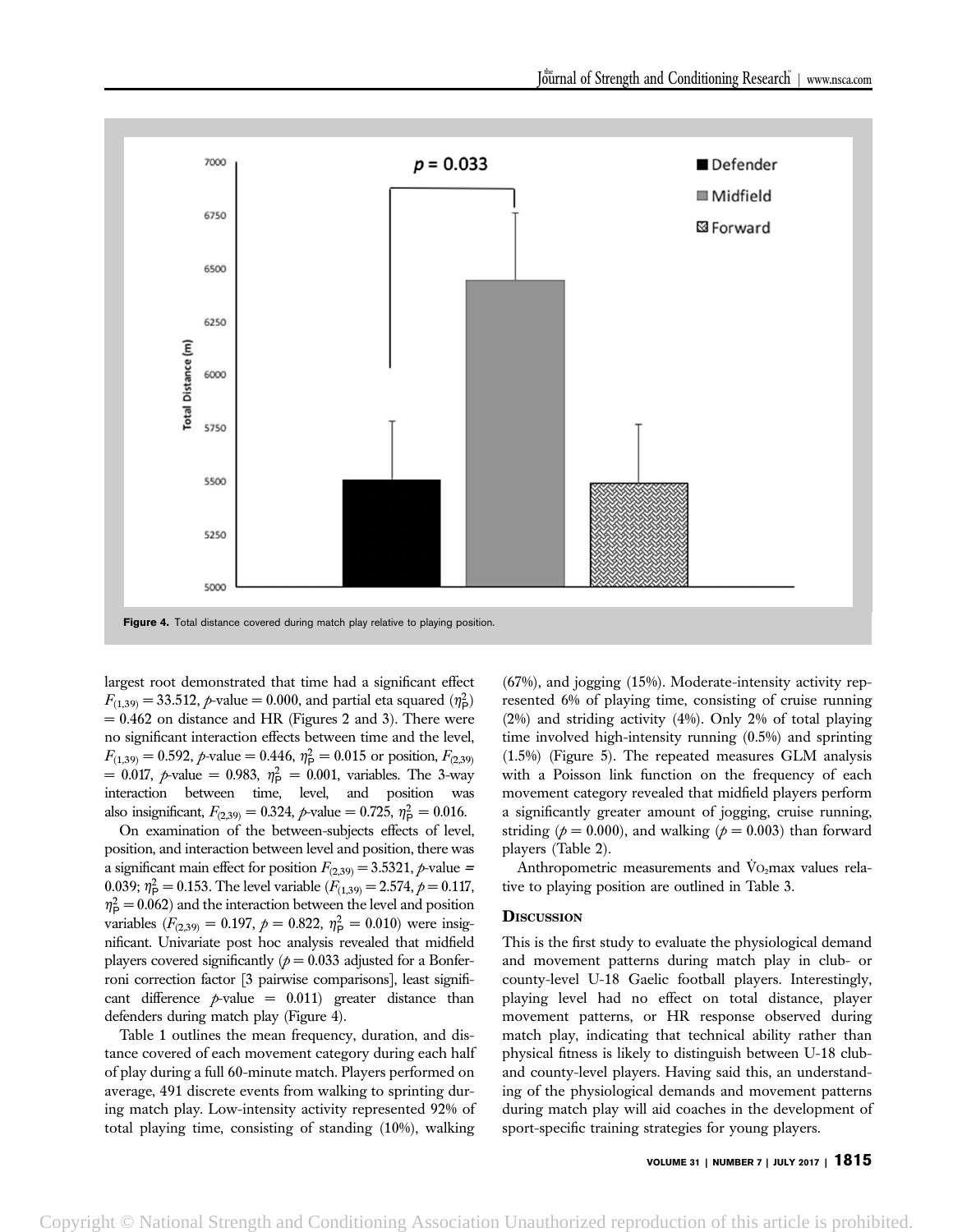The mean distance covered by U-18 players in this study is similar to that reported in younger (U-15) Gaelic football players (39). Elite adult Gaelic football players cover 8.5 km during 70-minute matches (30). However, the duration of adult matches is 10 minutes greater than underage matches. When expressed relative to the total minutes of match play, the difference in total distance covered between elite adult and U-18 Gaelic football players is less pronounced (7.3 vs. 5.8 km). The total distance covered during 90 minutes of match play by elite soccer players of a similar age to the participants in this study ranges from 7.6 to 8.8 km (11,26). Relative to the total minutes of match play, elite young soccer players cover marginally less distance than Gaelic football players (5.5 vs. 5.8 km) of a similar age and standard.

Previous research found that elite midfield soccer players (7,10,16,17,38) cover the most distance during match play. It was hypothesized that Gaelic football players in the midfield position would cover the greatest distance during match play, which was partly accepted. Our findings are largely in agreement with Reilly et al. (39) who found that among 15-year-old Gaelic football players, midfield players cover a greater distance than defenders and forward players. Given

| $(n = 85)^{*}$             |                   |                    |                   |
|----------------------------|-------------------|--------------------|-------------------|
|                            |                   | Playing period     |                   |
| Variable                   | First half        | Second half        | Full match        |
| Sprinting                  |                   |                    |                   |
| Frequency (n)              | $9.83 \pm 3.2$    | $8.17 \pm 3.89$    | $18 \pm 5.87$     |
| Duration (s)               | $3.35 \pm 0.37$   | $3.32 \pm 0.47$    | $3.35 \pm 0.34$   |
| Distance (m)               | $20.93 \pm 2.58$  | $20.66 \pm 3.27$   | $20.89 \pm 2.24$  |
| High-intensity             |                   |                    |                   |
| running                    |                   |                    |                   |
| Frequency (n)              | $4.92 \pm 1.98$   | $4.46 \pm 2.2$     | $9.38 \pm 3.42$   |
| Duration (s)               | $2.31 \pm 0.18$   | $2.36 \pm 0.23$    | $2.35 \pm 0.14$   |
| Distance (m)               | $12.06 \pm 0.97$  | $12.31 \pm 1.3$    | $12.26 \pm 0.78$  |
| Stridina                   |                   |                    |                   |
| Frequency (n)              | $23.33 \pm 7.09$  | $22.08 \pm 9.56$   | $45.42 \pm 14.68$ |
| Duration (s)               | $2.84 \pm 0.22$   | $2.87 \pm 0.24$    | $2.87 \pm 0.24$   |
| Distance (m)               | $12.46 \pm 1$     | $12.57 \pm 1.07$   | $12.58 \pm 1.07$  |
| Cruise running             |                   |                    |                   |
| Frequency (n)              | $15.02 \pm 5.29$  | $15.23 \pm 8.05$   | $30.25 \pm 11.97$ |
| Duration (s)               | $2.55 \pm 0.19$   | $2.55 \pm 0.19$    | $2.55 \pm 0.14$   |
| Distance (m)               | $9.29 \pm 0.68$   | $9.33 \pm 0.78$    | $9.32 \pm 0.51$   |
| Jogging                    |                   |                    |                   |
| Frequency (n)              | $73.21 \pm 17.73$ | $74.48 \pm 26.21$  | $147.69 \pm 0.39$ |
| Duration (s)               | $3.69 \pm 0.24$   | $3.84 \pm 0.29$    | $3.76 \pm 0.22$   |
| Distance (m)               | $9.46 \pm 0.68$   | $9.72 \pm 0.78$    | $9.6 \pm 0.6$     |
| Walking                    |                   |                    |                   |
| Frequency (n)              | $100.83 \pm 14.8$ | $141.85 \pm 31.82$ | $242.69 \pm 40.1$ |
| Duration (s)               | $10.1 \pm 1.13$   | $9.83 \pm 1.16$    | $9.94 \pm 0.96$   |
| Distance (m)               | $11.28 \pm 1.37$  | $10.36 \pm 1.54$   | $10.75 \pm 1.15$  |
| *Values are mean $\pm$ SD. |                   |                    |                   |

TABLE 1. Player movement patterns during each half and a full match

**1816** Journal of Strength and Conditioning Research

that midfield players are expected to link defence and attack, it is not surprising that midfield players largely cover a greater distance than the other positional groups. The similarity in  $\rm\dot{V}o_{2}$  max levels between playing positions in the present study suggests that distance covered during match play is largely determined by the tactical requirements of each playing position rather than superior fitness levels.

Several studies in other field-based sports (6–8,11,38,39) have found that the majority of distance covered during match play occurs during the first half of play. The reduction in distance covered between the first and second half observed in this study may be due to a number of reasons. The development of fatigue is the most obvious explanation and the physiological mechanisms of which are multifaceted. A reduction in muscle temperature during the half-time period has been found to impair repeated sprint performance at the onset of the second half in elite soccer players (35). The accumulation of blood lactate and/or membrane acidosis after periods of high-intensity activity may also contribute to temporary fatigue during match play (31). Furthermore, during prolonged intermittent activity typical of invasion field-based sports, depletion of muscle glycogen stores is

> likely a contributing factor. In elite soccer players, almost half of type I and type IIa muscle fibers are completely glycogen depleted post game (31). External factors such as the score in the game or phase of the season could influence the motivation level of the players and in turn the degree of effort during the latter stages of match play.

> To date, research in Gaelic football has failed to provide common and clearly defined movement categories between studies (30,32,36,39). The allocation of movement categories in this study were based on the work of Cunniffe et al. (15) involving rugby union players. The classification of sprinting  $(\geq 20 \cdot km \cdot h^{-1})$  in the present study corresponded with the average peak running speed of  $22 \cdot km \cdot h^{-1}$ obtained from maximal 20-m linear speed data in U-18 Gaelic football players (14). The speed zones selected in this study were therefore believed to be typical of varying locomotor categories experienced during Gaelic football match play.

> On average, 92% of playing time in this study consisted of low-intensity aerobic activities including standing, walking, and jogging. Six percent of playing times was categorized as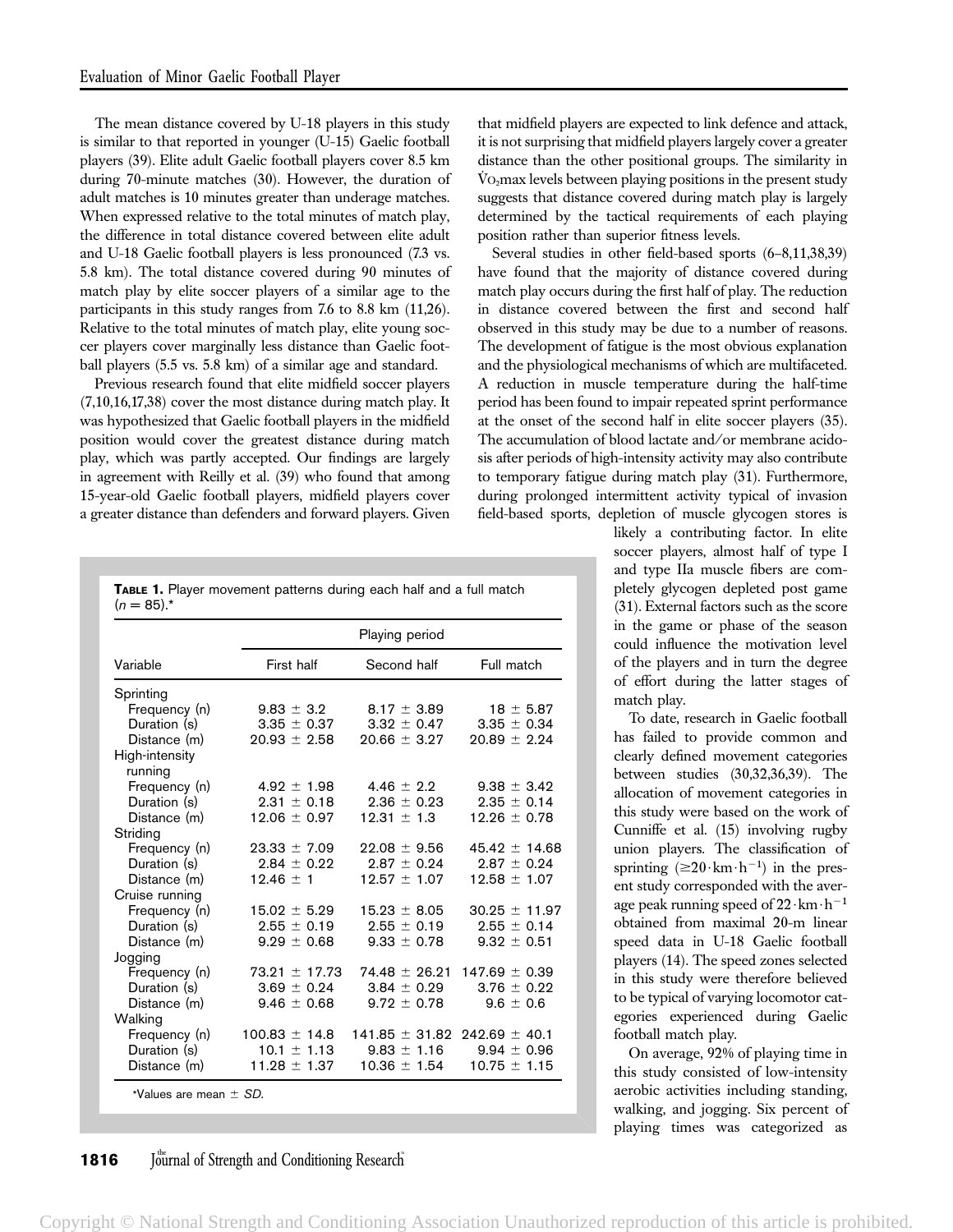



| <b>Figure 5.</b> Percentage playing time in each movement category. HIR = high-intensity running. |  |  |  |  |
|---------------------------------------------------------------------------------------------------|--|--|--|--|
|                                                                                                   |  |  |  |  |

|         | TABLE 2. Player movement patterns relative to playing position during a full |  |  |  |  |
|---------|------------------------------------------------------------------------------|--|--|--|--|
| match.* |                                                                              |  |  |  |  |

|                                                                                     | Playing position    |                     |                    |  |  |  |
|-------------------------------------------------------------------------------------|---------------------|---------------------|--------------------|--|--|--|
| Variable                                                                            | Defender $(n = 36)$ | Midfield $(n = 13)$ | Forward $(n = 36)$ |  |  |  |
| Sprinting                                                                           |                     |                     |                    |  |  |  |
| Frequency (n)                                                                       | $15.53 \pm 5.93$    | $21.07 \pm 5.87$    | $17.75 \pm 4.68$   |  |  |  |
| Duration (s)                                                                        | $3.35 \pm 0.34$     | $3.34 \pm 0.39$     | $3.36 \pm 0.38$    |  |  |  |
| Distance (m)                                                                        | $20.89 \pm 2.24$    | $20.69 \pm 2.64$    | $20.72 \pm 2.1$    |  |  |  |
| High-intensity running                                                              |                     |                     |                    |  |  |  |
| Frequency (n)                                                                       | $8.41 \pm 2.74$     | $11.27 \pm 4.64$    | $8.62 \pm 1.86$    |  |  |  |
| Duration (s)                                                                        | $2.36 \pm 0.15$     | $9.31 + 0.17$       | $2.38 \pm 0.11$    |  |  |  |
| Distance (m)                                                                        | $12.31 \pm 0.83$    | $12.06 \pm 0.85$    | $12.39 \pm 0.64$   |  |  |  |
| Striding                                                                            |                     |                     |                    |  |  |  |
| Frequency (n)                                                                       | $38.88 \pm 10.18$   | $58.07 \pm 16.19$ † | $40.5 \pm 9.27$    |  |  |  |
| Duration (s)                                                                        | $2.83 \pm 0.13$     | $2.95 \pm 0.23$     | $2.83 \pm 0.12$    |  |  |  |
| Distance (m)                                                                        | $12.39 \pm 0.58$    | $12.89 \pm 1.06$    | $12.42 \pm 0.48$   |  |  |  |
| Cruise running                                                                      |                     |                     |                    |  |  |  |
| Frequency (n)                                                                       | $23.82 \pm 7.24$    | $42.27 \pm 12.74$ † | $25.81 \pm 5.41$   |  |  |  |
| Duration (s)                                                                        | $2.55 \pm 0.13$     | $2.61 \pm 0.15$     | $2.51 \pm 0.13$    |  |  |  |
| Distance (m)                                                                        | $9.31 \pm 0.5$      | $9.51 \pm 0.53$     | $9.16 \pm 0.47$    |  |  |  |
| Jogging                                                                             |                     |                     |                    |  |  |  |
| Frequency (n)                                                                       | $129 \pm 31.38$     | $186.27 \pm 25.5$ † | $131.38 \pm 30.25$ |  |  |  |
| Duration (s)                                                                        | $3.68 \pm 0.14$     | $3.85 \pm 0.3$      | $3.76 \pm 0.17$    |  |  |  |
| Distance (m)                                                                        | $9.33 \pm 0.37$     | $9.86 \pm 0.86$     | $9.63 \pm 0.39$    |  |  |  |
| Walking                                                                             |                     |                     |                    |  |  |  |
| Frequency (n)                                                                       | $240.71 \pm 50.07$  | $260.4 \pm 33.831$  | $228.19 \pm 27.46$ |  |  |  |
| Duration (s)                                                                        | $9.91 \pm 0.9$      | $9.51 \pm 0.91$     | $10.38 \pm 0.91$   |  |  |  |
| Distance (m)                                                                        | $10.37 \pm 1.11$    | $10.77 \pm 1.21$    | $11.15 \pm 1.08$   |  |  |  |
| *Values are mean $\pm$ SD.<br>$p = 0.000$ vs. forward.<br>$tp = 0.003$ vs. forward. |                     |                     |                    |  |  |  |

moderate intensity (cruise running/striding) and only 2% of playing time was spent performing high-intensity running and sprinting. Reilly et al. (39) used comparable speed zones in their description of U-15 Gaelic football players and reported similar findings with 88% of the total playing time constituting low-intensity activity. Similarly, moderateand high-intensity activity represented 8 and 4.2% of playing time, respectively. Together these findings highlight that Gaelic football is predominantly characterized by light aerobic walking or jogging interspersed with short duration high-intensity running. Several researchers have undertaken similar studies in other field-based sports (6– 8,9–11,16,34,38,44). However, the use of different definitions and notation techniques make it difficult to compare findings.

Playing position has been found to have a significant influence on the volume of high-intensity activity undertaken in elite soccer players (7,16,17), U-18, and elite adult female Gaelic football players (32,39). Studies in elite adult Gaelic football players have provided conflicting results (30,36). The hypothesis that the frequency and duration of high-intensity running and sprinting would be position specific was rejected. Playing position had no effect on the frequency of high-intensity activity (high-intensity running/sprinting). By contrast, Reilly et al. (39) found that midfield players perform a significantly greater amount of sprints than players positioned in the full-back and fullforward lines. The conflicting findings may be explained by the marginally higher

VOLUME 31 | NUMBER 7 | JULY 2017 | 1817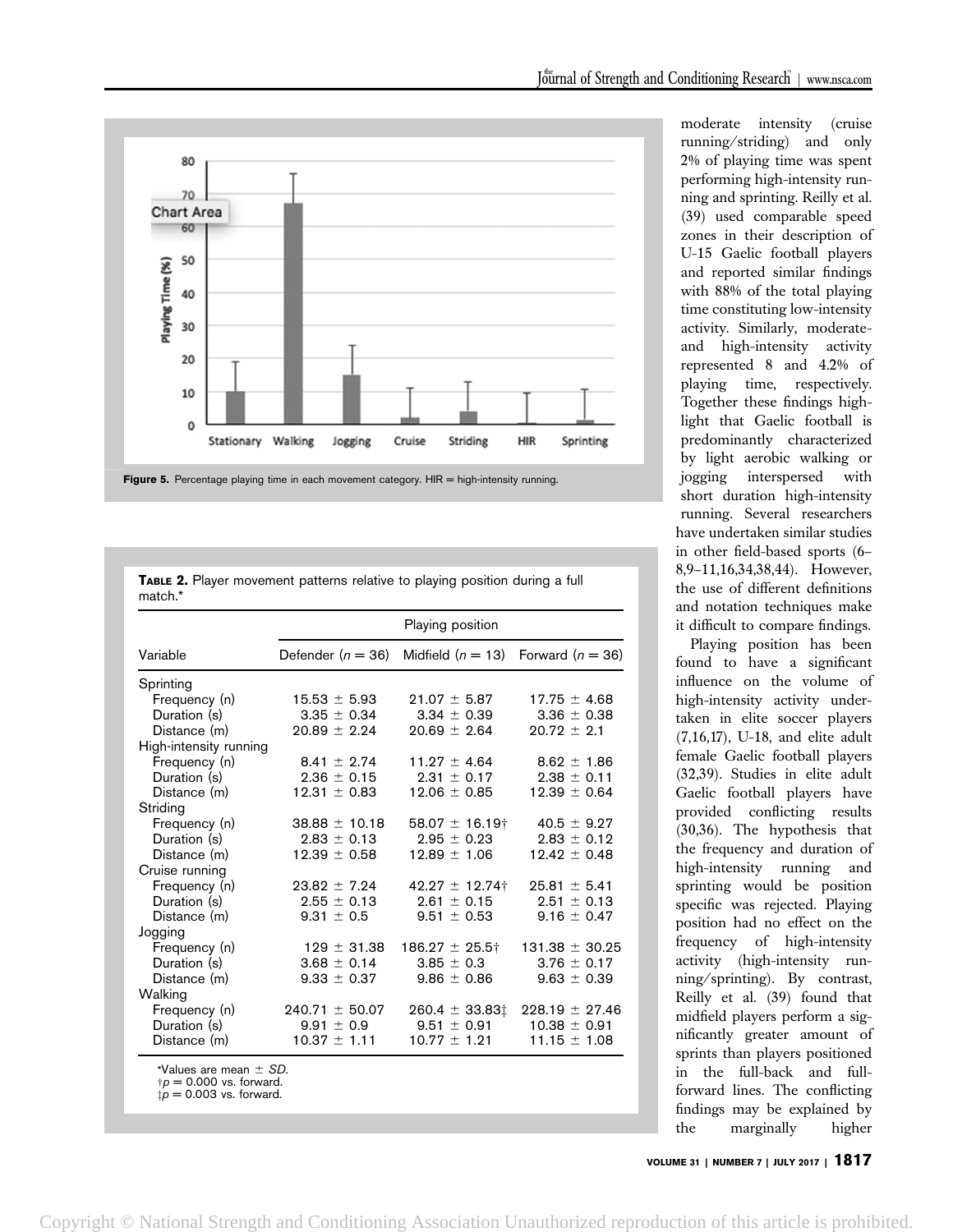|                                                             |                     | Playing position    |                     |                    |  |  |  |
|-------------------------------------------------------------|---------------------|---------------------|---------------------|--------------------|--|--|--|
| Variable                                                    | Combined $(n = 63)$ | Defender $(n = 27)$ | Midfield $(n = 11)$ | Forward $(n = 25)$ |  |  |  |
| Age $(y)$                                                   | $17.57 \pm 0.53$    | $17.48 \pm 0.58$    | $17.91 \pm 0.3$     | $17.52 \pm 0.51$   |  |  |  |
| Height (m)                                                  | $1.82 \pm 0.06$     | $1.79 \pm 0.05$     | $1.89 \pm 0.03$     | $1.81 \pm 0.06$    |  |  |  |
| Weight (kg)                                                 | $74.76 \pm 8.2$     | $71.45 \pm 6.72$    | $81.21 \pm 5.53$    | $75.5 \pm 8.94$    |  |  |  |
| BMI ( $kg \cdot m^{-2}$ )                                   | $22.65 \pm 1.97$    | $22.32 \pm 1.59$    | $22.85 \pm 2.05$    | $22.94 \pm 2.3$    |  |  |  |
| Sum of 7 skin folds (mm)                                    | $66.83 \pm 16.91$   | 65.39 $\pm$ 15.47   | $66.52 \pm 17.34$   | 68.52 $\pm$ 18.68  |  |  |  |
| Body fat (%)                                                | $8.77 \pm 2.34$     | $8.57 \pm 2.14$     | $8.78 \pm 2.43$     | $9 \pm 2.57$       |  |  |  |
| $\text{Vo}_2$ max (ml·kg <sup>-1</sup> ·min <sup>-1</sup> ) | $57.83 \pm 5.6$     | $59 \pm 4.78$       | $58.32 \pm 3.62$    | $56.35 \pm 6.85$   |  |  |  |

|  | <b>TABLE 3.</b> Anthropometric and physiological characteristics relative to playing position.*† |  |  |  |  |  |  |
|--|--------------------------------------------------------------------------------------------------|--|--|--|--|--|--|
|--|--------------------------------------------------------------------------------------------------|--|--|--|--|--|--|

threshold for sprinting activity ( $\geq 22$  vs.  $\geq 20 \cdot \text{km} \cdot \text{h}^{-1}$ ) and broader categorization of playing positions by Reilly et al (39).

A greater amount of low-to-moderate activity was performed by midfield players compared with forwards in this study. The primary role of a midfield player in Gaelic football is to secure and advance possession from the middle area of the field. Although midfield players are typically positioned in the middle sector of the playing field, they are often required to advance forward or retreat toward their own goal to assist teammates create and/or prevent scoring opportunities. It is likely that a large proportion of the lowto-moderate intensity running performed by midfield players occurs after these phases of play when returning to their position in the central area of the field.

Heart rate is generally considered a valid indicator of exercise intensity and has been widely used in the study of field-based team sports (15,33,45). The mean HRmax of 82% in the present study is comparable with elite youth, club, and county adult Gaelic football players (21,39,41). It was hypothesized that the physiological demands during match play would be the greatest in the midfield position. However, no significant difference was found between playing positions. Having said this, midfield players performed at a marginally higher mean %HRmax than the other positional groups particularly during the first half of match play. This may be attributed to the comparatively greater distance covered in the midfield position.

The reduction in HR response between the first and second half of match play was expected. Similar findings have been reported among youth players in other field-based sports (2,5). By contrast, studies in elite adult Gaelic football players found no difference in the relative or absolute HR response during the first and second half of play (21,41). The difference may be attributed to the greater training age or more economical movement of elite senior players. Although not statistically significant, the considerable increase in the frequency of walking between the first and second half of play may also explain the reduced relative HR observed between playing periods.

The mean  $\sqrt[6]{6}$  O<sub>2</sub>max attained during match play was 71% which is in agreement with studies in adult Gaelic football players, youth, and adult soccer players (4,21,44). This suggests that the physiological workload during Gaelic football is comparable in young and adult players. However, caution should be taken when interpreting these findings, as external factors such as stress, dehydration, and hyperthermia can affect the cardiovascular response during match play and subsequently the linearity of the  $HR-VO<sub>2</sub>$ relation (4).

Gaelic football is predominantly characterized by low-tomoderate intensity activity interspersed with high-intensity running. The movement patterns and physiological demands of match play in U-18 Gaelic football games closely resemble that in young soccer players of a similar age and playing level. Players in the midfield position covered the greatest distance during match play, the majority of which at a low-to-moderate intensity. Playing position had no significant effect on the frequency of high-intensity activity or the physiological response observed during match play. The decrease in %HRmax found during the second half of match play coincided with a reduction in the total distance and increased frequency of walking.

There are a number of limitations to this study. Firstly, data were collected during matches in a preparatory competition with unlimited substitutions which may have affected the overall demand of match play. Oxygen uptake was estimated and not directly measured during individual games. There was a considerable score difference between teams during a small number of games during which motivation levels may have been diminished. The playing surface and weather conditions were inconsistent between matches. The effect of game-related activities on the physiological response during match play was not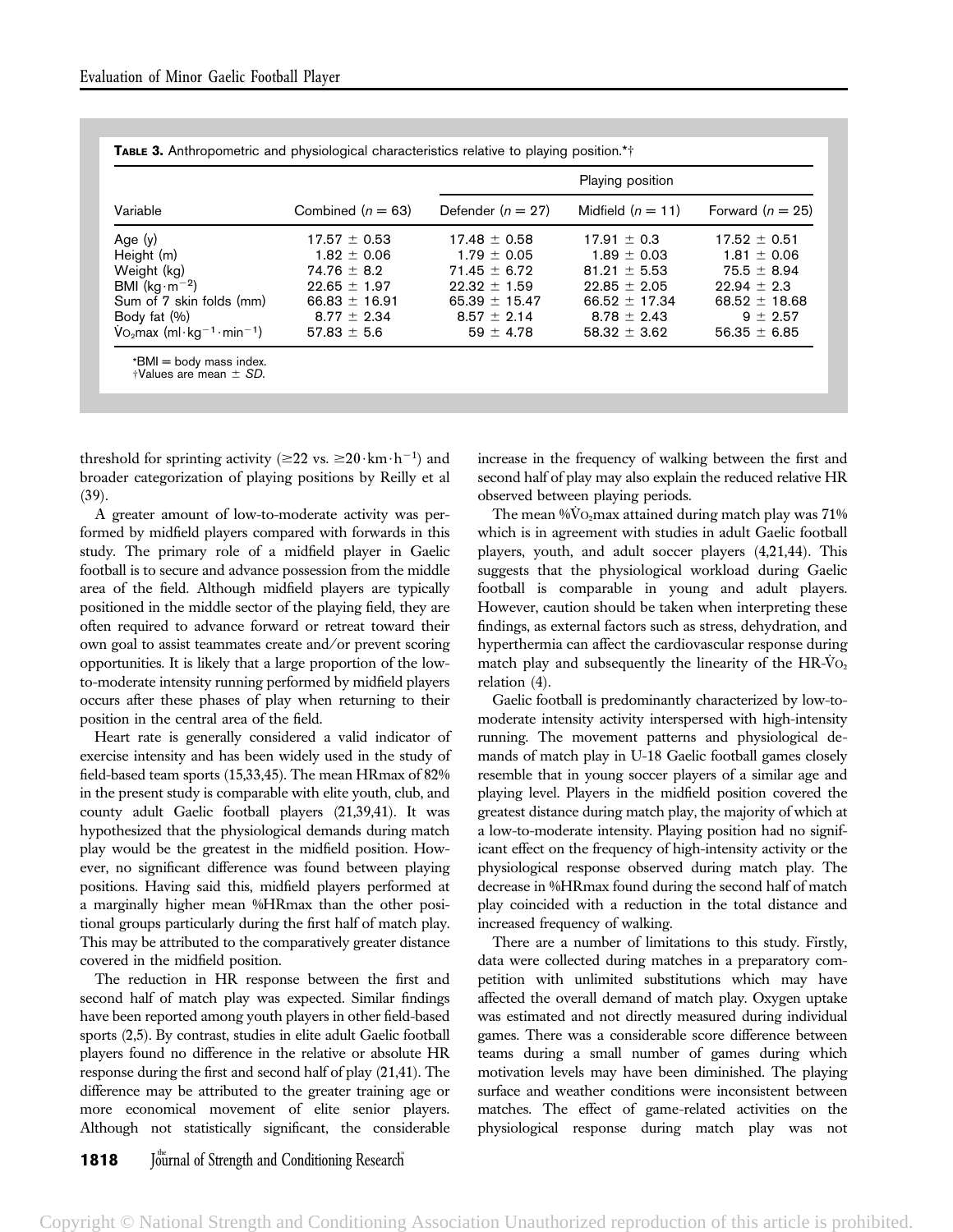considered. The similarity between playing positions in this study across a number of parameters may be due to the broad description of playing positions.

# PRACTICAL APPLICATIONS

This is the first study to evaluate the activity pattern and physiological demand during match play in U-18 Gaelic football players. The information provided may be used as a framework for coaches in the design and prescription of training strategies, which will have important implications in terms of improving the specificity of current training methods. An understanding of the physiological demands of match play is necessary to devise sport-specific training strategies. Coaches may use this information to replicate the intensity of match play during practice sessions. This may better prepare players for competition and reduce the decline in distance covered and intensity observed during the second half of match play. Midfield players are required to cover the greatest distance, which should be reflected in their preparation. The influence of important factors such as game-related activities, the quality of the opposition, the score line and the stage of the season on the movement patterns, and physiological response during match play warrant further investigation. Future research should also endeavor to include a broader categorization of playing positions than the present study.

#### **ACKNOWLEDGMENTS**

This study was funded by Cumann Lutchleas Gael and Science Foundation Ireland.

#### **REFERENCES**

- 1. Arrones, LS, Portillo, J, Blanco, FP, Saez de Villareal, E, Medina, LS, and Izquierdo, DM. Match-play activity profile in elite women's rugby union players.  $\bar{J}$  Strength Cond Res 28: 452–458, 2014.
- 2. Aslan, A, Açıkada, C, Güvenç, A, Gören, H, Hazır, T, and Özkara, A. Metabolic demands of match performance in young soccer players. J Sports Sci Med 11: 170–179, 2012.
- 3. Aughey, RJ. Applications of GPS technologies to field sports. Int J Sports Physiol Perform 6: 295–310, 2011.
- 4. Bangsbo, J, Mohr, M, and Krustrup, P. Physical and metabolic demands of training and match-play in the elite football player. J Sports Sci 24: 665–674, 2006.
- 5. Billows, D, Reilly, T, and George, K. Physiological demands of match play and training in elite adolescent footballers. In: Proceedings of Science and Football V. The Proceedings of the Fifth World Congress on Science and Football. Lisboa, Portugal: Faculty of Human Motricity. Lisboa, 2005. pp. 469–477.
- 6. Bradley, PS, Di Mascio, M, Peart, D, Olsen, P, and Sheldon, B. Highintensity activity profiles of elite soccer players at different performance levels. J Strength Cond Res 24: 2343, 2010.
- 7. Bradley, PS, Sheldon, W, Wooster, B, Olsen, P, Boanas, P, and Krustrup, P. High-intensity running in English FA premier league soccer matches. J Sports Sci 27: 159-168, 2009.
- 8. Brewer, C, Dawson, B, Heasman, J, Stewart, G, and Cormack, S. Movement pattern comparisons in elite (AFL) and sub-elite (WAFL) Australian football games using GPS. J Sci Med Sport 13: 618–623, 2010.
- 9. Buchheit, M, Mendez-Villanueva, A, Simpson, B, and Bourdon, P. Match running performance and fitness in youth soccer. Int J Sports Med 31: 818-825, 2010.
- 10. Burgess, DJ, Naughton, G, and Norton, KI. Profile of movement demands of national football players in Australia. J Sci Med Sport 9: 334–341, 2006.
- 11. Castagna, C, Manzi, V, Impellizzeri, F, Weston, M, and Barbero Alvarez, JC. Relationship between endurance field tests and match performance in young soccer players. J Strength Cond Res 24: 3227, 2010.
- 12. Castellano, J, Casamichana, D, Calleja-González, J, San Román, J, and Ostojic, S. Reliability and accuracy of 10 Hz GPS devices for short-distance exercise. J Sports Sci Med 10: 233-234, 2011.
- 13. Coutts, AJ and Duffield, R. Validity and reliability of GPS devices for measuring movement demands of team sports. J Sci Med Sport 13: 133–135, 2010.
- 14. Cullen, BD, Cregg, CJ, Kelly, DT, Hughes, SM, Daly, PG, and Moyna, NM. Fitness profiling of elite level adolescent Gaelic football players. J Strength Cond Res 27: 2096–2103, 2013.
- 15. Cunniffe, B, Proctor, W, Baker, JS, and Davies, B. An evaluation of the physiological demands of elite rugby union using global positioning system tracking software. J Strength Cond Res 23: 1195, 2009.
- 16. Di Salvo, V, Baron, R, Tschan, H, Calderon Montero, FJ, Bachl, N, and Pigozzi, F. Performance characteristics according to playing position in elite soccer. Int J Sports Med 28: 222-227, 2007.
- 17. Di Salvo, V, Gregson, W, Atkinson, G, Tordoff, P, and Drust, B. Analysis of high intensity activity in premier league soccer. Int J Sports Med 30: 205-212, 2009.
- 18. Drust, B, Atkinson, G, and Reilly, T. Future perspectives in the evaluation of the physiological demands of soccer. Sports Med 37: 783–805, 2007.
- 19. Drust, B, Reilly, T, and Cable, N. Physiological responses to laboratory-based soccer-specific intermittent and continuous exercise. J Sports Sci 18: 885-892, 2000.
- 20. Esposito, F, Impellizzeri, FM, Margonato, V, Vanni, R, Pizzini, G, and Veicsteinas, A. Validity of heart rate as an indicator of aerobic demand during soccer activities in amateur soccer players. *Eur J* Appl Physiol 93: 167–172, 2004.
- 21. Florida-James, G and Reilly, T. The physiological demands of Gaelic football. Br J Sports Med 29: 41, 1995.
- 22. Gaelic Athletic Association. 2013 All-Ireland Finals a Big Hit with TV Viewers. Available at: http://www.gaa.ie/gaa-news-and-videos/dailynews/1/1601141652-all-ireland-finals-a-big-hit-with-tv-viewers-in-2013. Accessed February 4, 2014.
- 23. Gray, AJ, Jenkins, D, Andrews, MH, Taaffe, DR, and Glover, ML. Validity and reliability of GPS for measuring distance travelled in field-based team sports. J Sports Sci 28: 1319-1325, 2010.
- 24. Harley, JA, Barnes, CA, Portas, M, Lovell, R, Barrett, S, Paul, D, and Weston, M. Motion analysis of match-play in elite U12 to U16 agegroup soccer players. J Sports Sci 28: 1391-1397, 2010.
- 25. Hartwig, TB, Naughton, G, and Searl, J. Motion analyses of adolescent rugby union players: A comparison of training and game demands. J Strength Cond Res 25: 966, 2011.
- 26. Impellizzeri, FM, Rampinini, E, and Marcora, SM. Physiological assessment of aerobic training in soccer. J Sports Sci 23: 583-592, 2005.
- 27. International Society for the Advancement of Kinanthropometry. International Standards for Anthropometric Assessment. South Australia, Australia: International Society for the Advancement of Kinanthropometry, 2001.
- 28. Jackson, AS and Pollock, ML. Generalised equation for predicting body density of men. Br J Nutr 40: 497–504, 1978.
- 29. Jennings, D, Cormack, S, Coutts, A, Boyd, L, and Aughey, RJ. The validity and reliability of GPS units for measuring distance in team sport specific running patterns. Int J Sports Physiol Performa 5: 328, 2010.